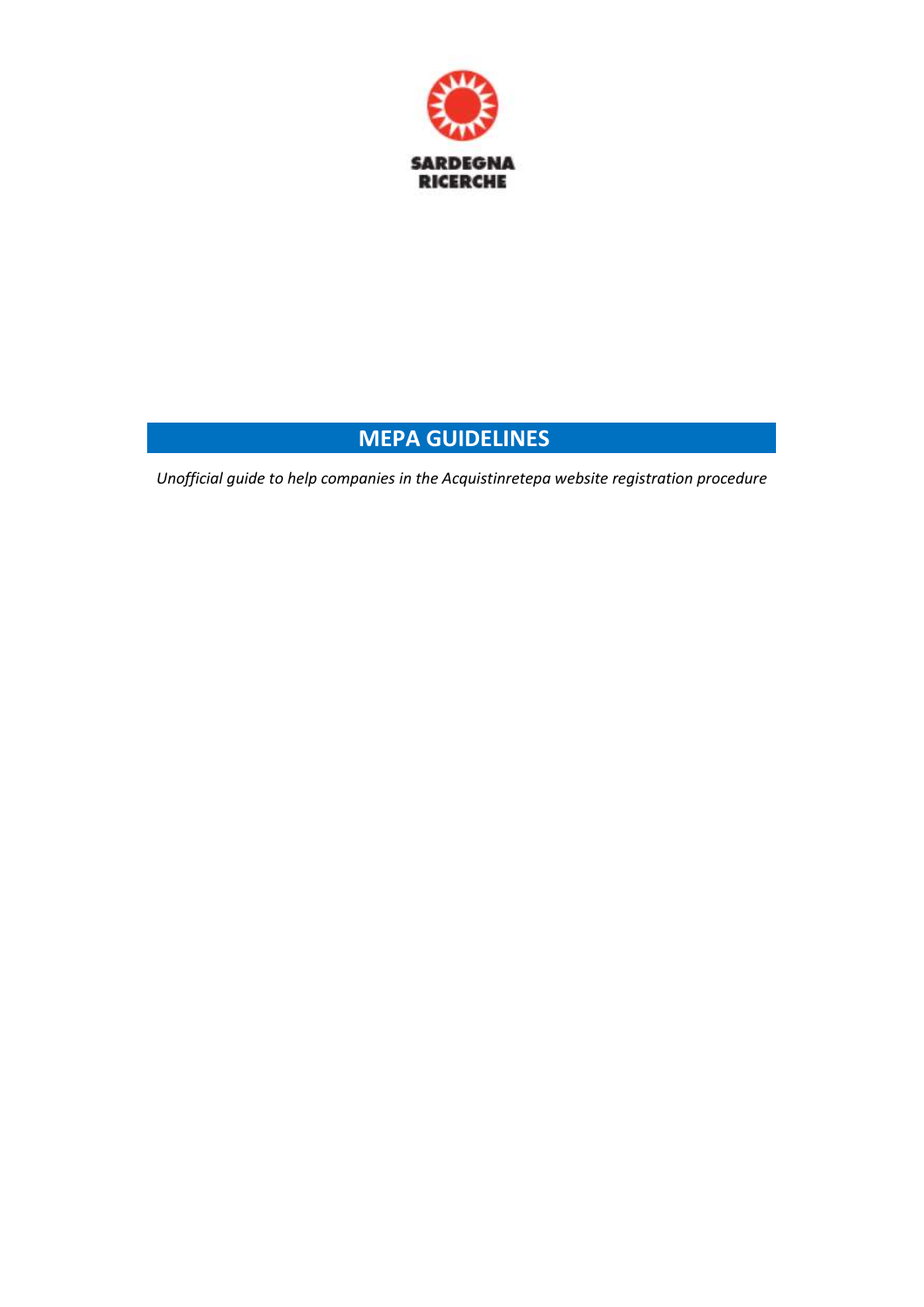

Participants (from Italy, European countries or Extra UE countries) must complete 2 steps to be able to sell or to buy something or answer to a tender:

- Step 1 Basic registration (who are you)
- Step 2 Licensing registration / Authorisation registration (What you do)

Video:<https://www.youtube.com/watch?v=GPjPX-BWMLY>

Go to [www.acquistinretepa.it](http://www.acquistinretepa.it/)

Select "ACCEDI" as in the picture below:

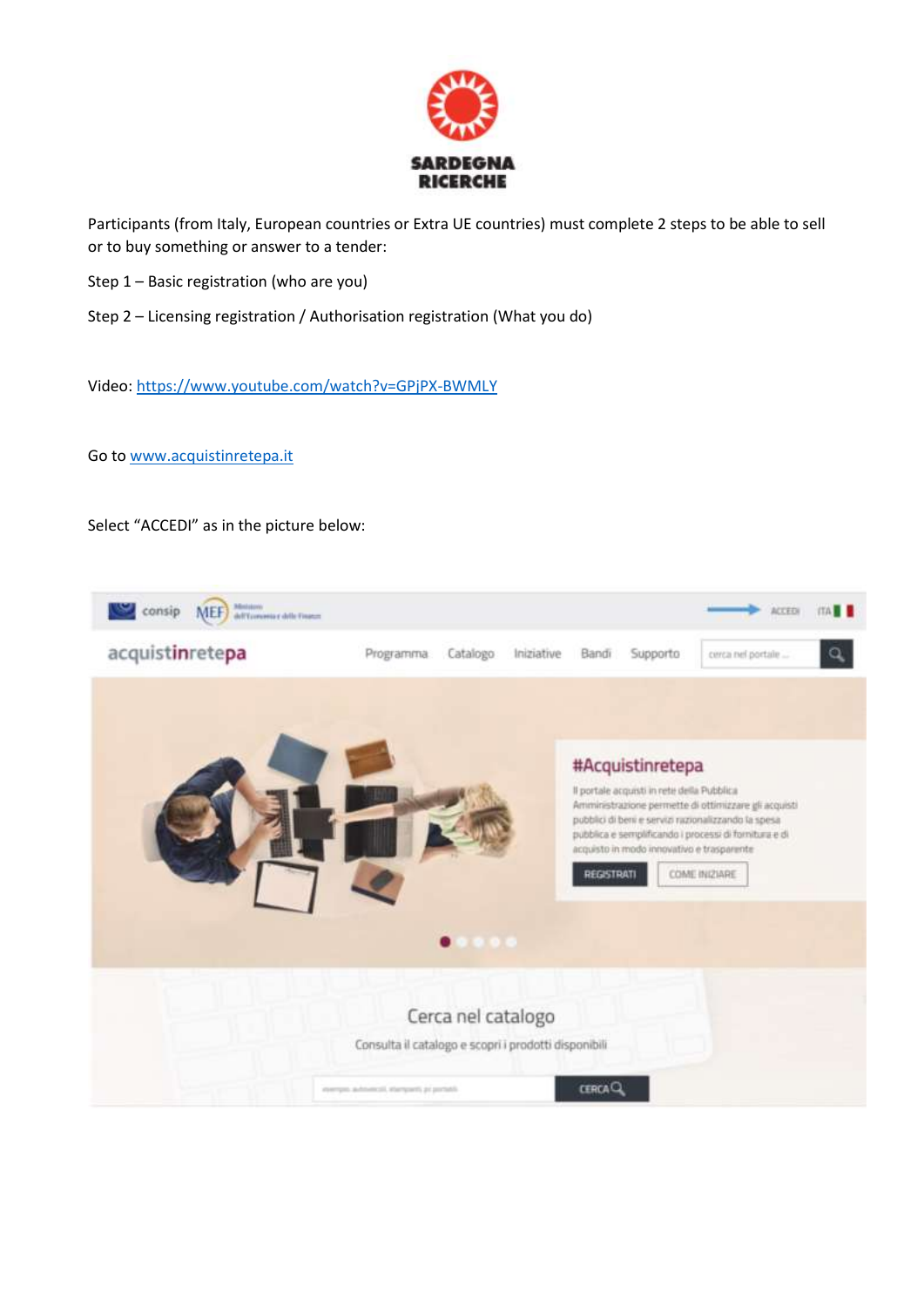

If you already have an account insert your User name and your Password and select ENTRA to log in. Otherwise, select "Registrati" as below:

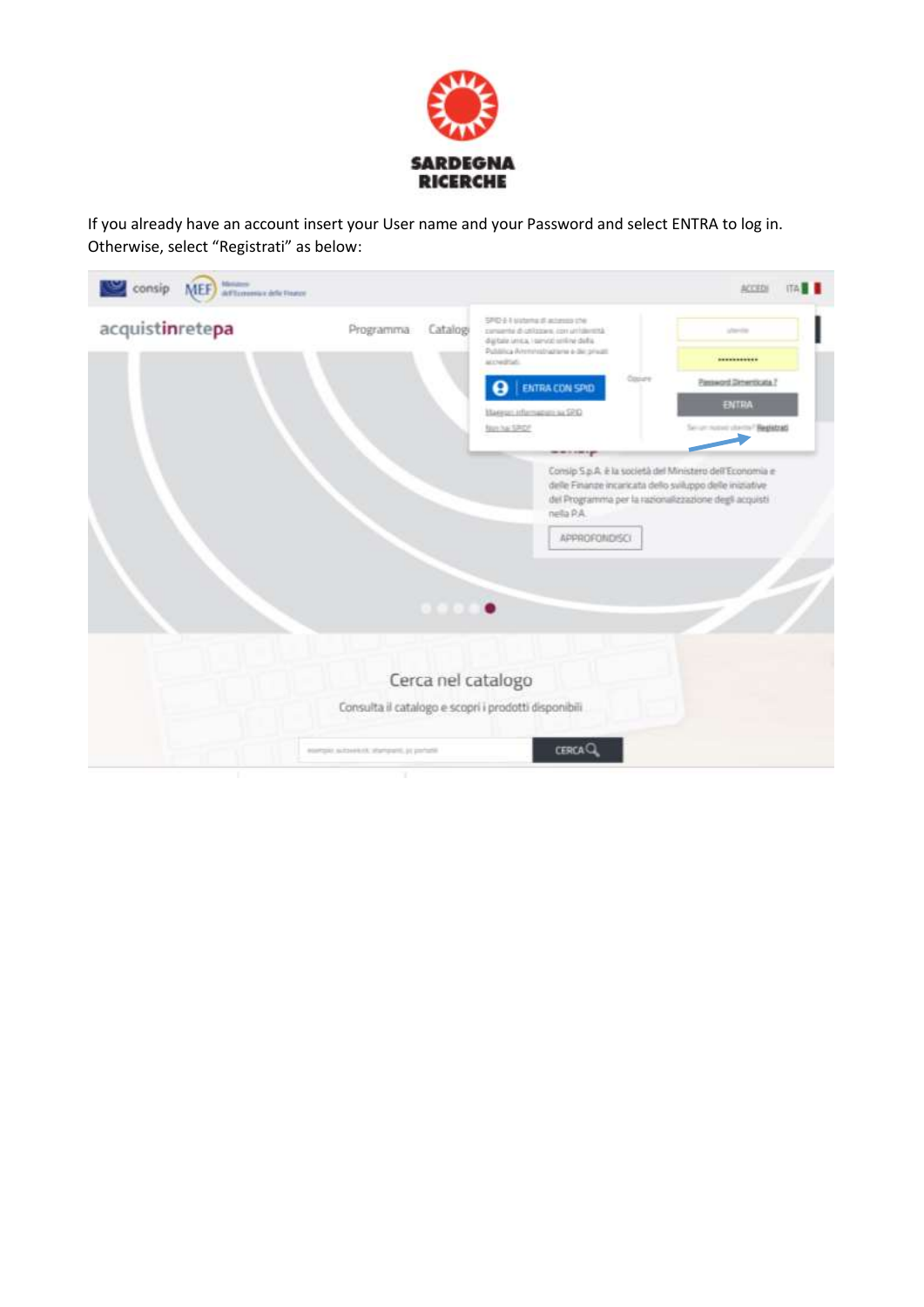



| consip<br>MEF)                                                                                                 |                                                                                                                                                                                                                                                                                                                |  |  |  | TTA <b>1</b> |
|----------------------------------------------------------------------------------------------------------------|----------------------------------------------------------------------------------------------------------------------------------------------------------------------------------------------------------------------------------------------------------------------------------------------------------------|--|--|--|--------------|
| acquistinretepa                                                                                                | Ministern<br>dell'Economia e delle Finance<br><b>ACCEDI</b><br>$\alpha$<br>Catalogo<br>Bandi<br>Supporto<br>Programma<br>Iniziative<br>cerca nel portale<br>Compila il form sottostante, inserendo i tuoi dati anagrafici e di contatto.<br>* Cognamu:<br>* Data Nascita(gg/mm/aasa);<br>$\bullet$<br>GERMANIA |  |  |  |              |
| Registrazione Base - passo 1 il 6<br>I cempi contrasségnati con * sano ribbligatori.<br>DATI ANAGRAFICI UTENTE |                                                                                                                                                                                                                                                                                                                |  |  |  | 3            |
| <sup>a</sup> Nome:<br>* Codice Fiscale:<br>* Stato di nascita:<br><sup>=</sup> Comune di nascita estero:       |                                                                                                                                                                                                                                                                                                                |  |  |  |              |
| <b>DATEDI CONTATTO</b><br><sup>=</sup> Telefano:                                                               |                                                                                                                                                                                                                                                                                                                |  |  |  |              |
| Fax:<br><sup>a</sup> Email:                                                                                    |                                                                                                                                                                                                                                                                                                                |  |  |  |              |

**INDIETRO AVANTE** 

If your birth country is a European country (different from Italy) or an extra European country:

Insert the information requested: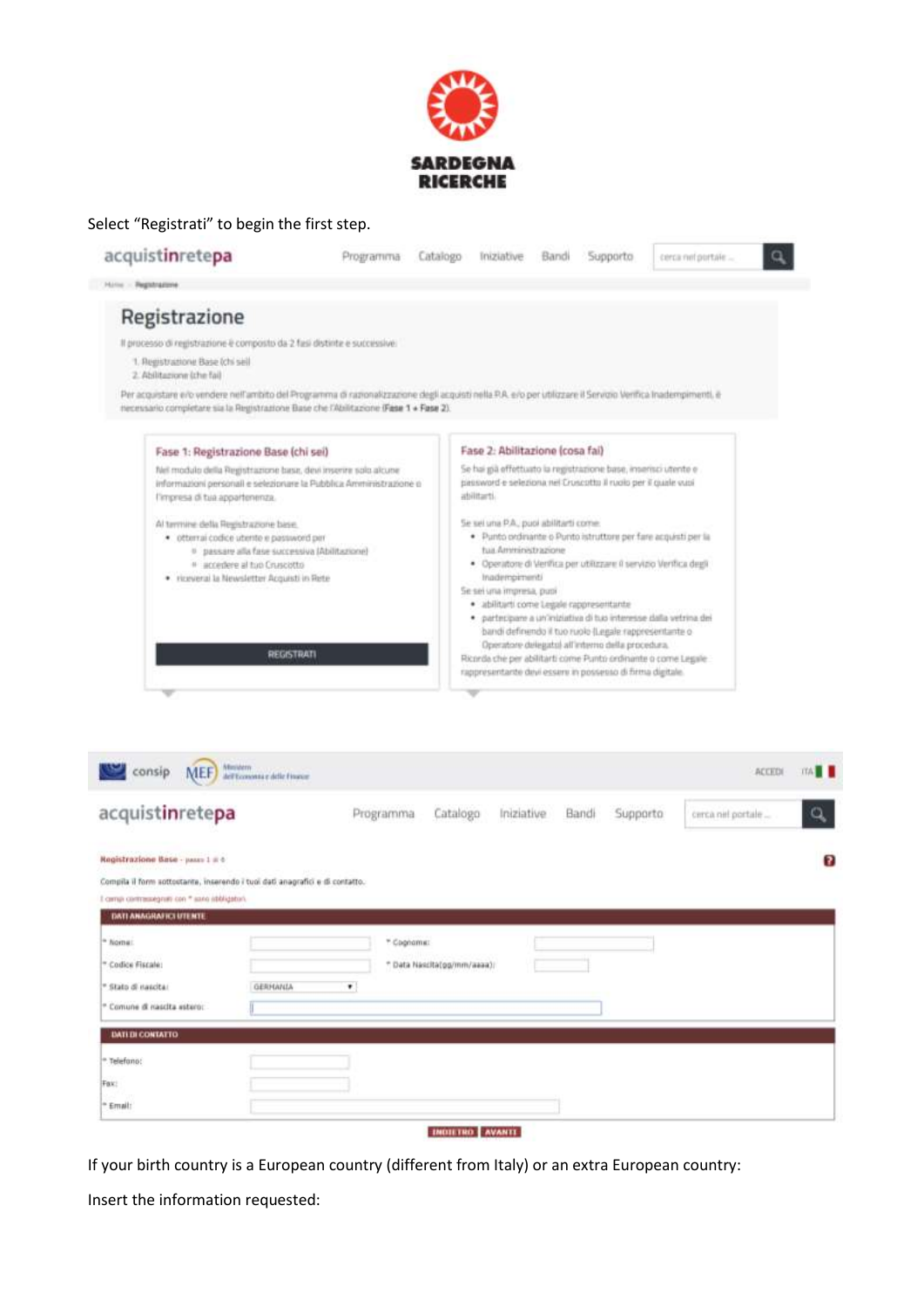

**Nome**: insert your name **Cognome**: insert your surname **Codice fiscale**: insert your fiscal code **Data di nascita**: insert your date of birth **Stato di nascita**: insert your State of birth **Comune di nascita estero**: insert your city of birth (not Italian city) Now insert your contact information: **Telefono**: insert your phone number **Fax**: if available

**Email**: insert your email address

Select "Avanti" to proceed.

Now you must indicate your status: select one of the following options:

| consip                                                                                                                                                                                                                                                           | MEF) Mattanguine delle Finanze               |           |                        |            |       |           | ACCEDI            | <b>ITA B</b>   |
|------------------------------------------------------------------------------------------------------------------------------------------------------------------------------------------------------------------------------------------------------------------|----------------------------------------------|-----------|------------------------|------------|-------|-----------|-------------------|----------------|
| acquistinretepa                                                                                                                                                                                                                                                  |                                              | Programma | Catalogo               | Iniziative | Bandi | Supporto. | cerca nel portale | $\alpha$       |
| Registrazione Base - paso 2 d 6<br>and the second contract of the second contract of the second contract of the second contract of the second contract of the second contract of the second contract of the second contract of the second contract of the second |                                              |           |                        |            |       |           |                   | $\overline{2}$ |
| Scegli il tuo ambito di appartenenza, tra Pubblica Amminiatrazione a Impresa.                                                                                                                                                                                    |                                              |           |                        |            |       |           |                   |                |
| I same contrassegrati con." Aime dittigatori.                                                                                                                                                                                                                    |                                              |           |                        |            |       |           |                   |                |
| AMERTO APPARTENENZA                                                                                                                                                                                                                                              |                                              |           |                        |            |       |           |                   |                |
|                                                                                                                                                                                                                                                                  |                                              |           |                        |            |       |           |                   |                |
| * Ambito di Appartimenza:                                                                                                                                                                                                                                        | IMPRESA LLE.                                 | ٠         |                        |            |       |           |                   |                |
|                                                                                                                                                                                                                                                                  | PUBBLICA AMPINISTRAZIONE<br>IMPRESA ITALIANA |           | <b>INDIETRO AVANTE</b> |            |       |           |                   |                |
|                                                                                                                                                                                                                                                                  | <b>IMPRESA U.E.</b><br>IMPRESA EXTRA U.E.    |           |                        |            |       |           |                   |                |

**Pubblica amministrazione**: select this option only if you are a Public Administration

**Impresa italiana**: select this option only if you are an Italian company

**Impresa UE**: select this option only if you are a European company

**Impresa extra UE**: select this option only if you are an extra european company

Select "avanti" to proceed.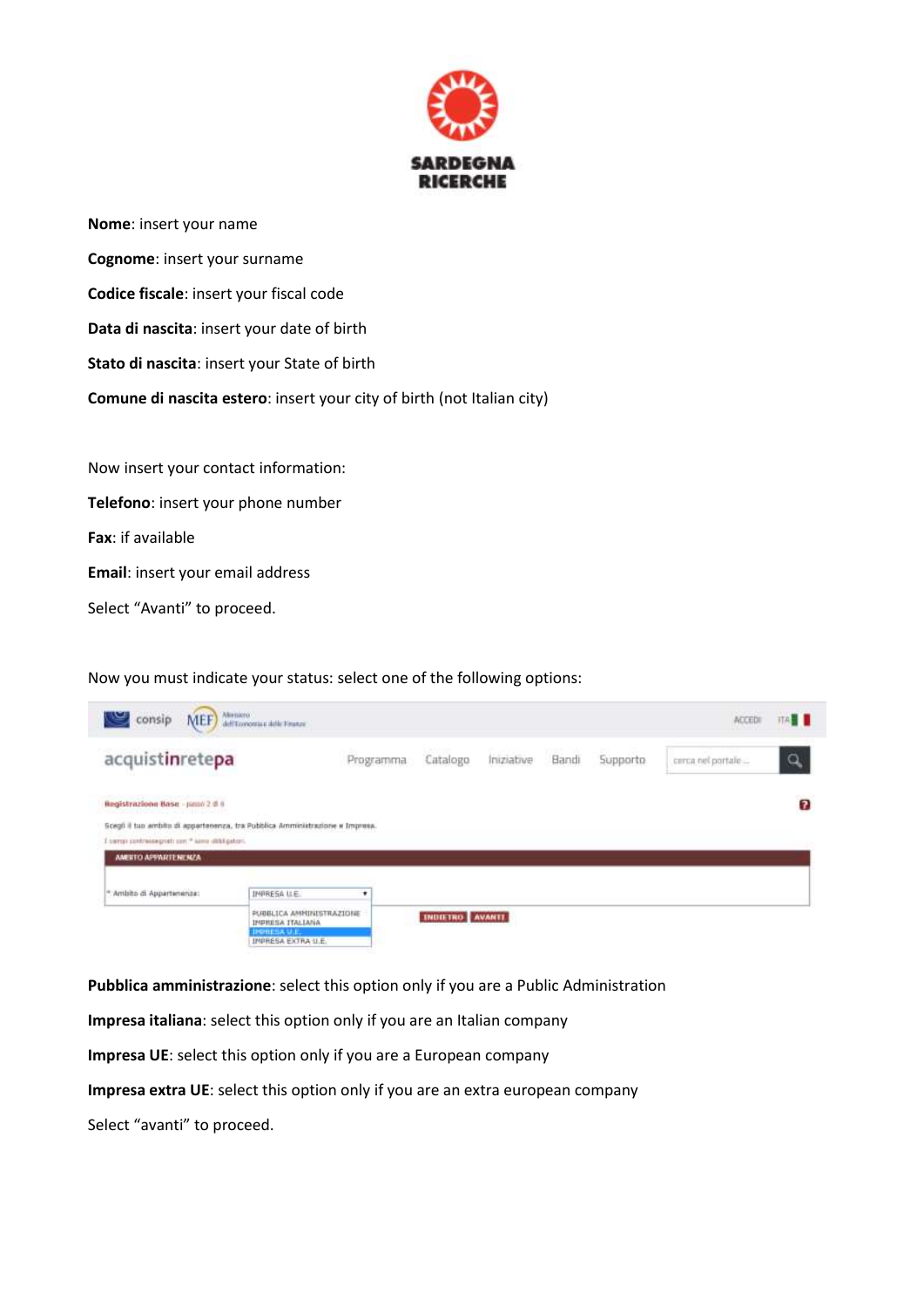

## Insert your company VAT

| acquistinretepa                                 | Programma | Catalogo | Iniziative | Bandi | Supporto | cerca nel portale | $\alpha$ |
|-------------------------------------------------|-----------|----------|------------|-------|----------|-------------------|----------|
| Registrazione Base - passo 5 6 t                |           |          |            |       |          |                   | 3        |
| Inseriori la Partita IVA della tua impresa.     |           |          |            |       |          |                   |          |
| I camp contribute profit con * sono iddisguéan. |           |          |            |       |          |                   |          |
| <b>HOCERCA MANE SA</b>                          |           |          |            |       |          |                   |          |
| Fartita buc                                     |           |          |            |       |          |                   |          |

Select "Cerca" to search your company. If your company has been already registered it will be found. Otherwise this message will appear:

| consip<br>MEF)                                                                       | Ministero<br>dell'Economia e delle Finanze               |           |                |                  |               |                  |                   | <b>ITA NE</b><br>ACCEDI |
|--------------------------------------------------------------------------------------|----------------------------------------------------------|-----------|----------------|------------------|---------------|------------------|-------------------|-------------------------|
| acquistinretepa                                                                      |                                                          | Programma | Catalogo       | Iniziative       | Bandi         | Supporto         | cerca nel portale | $\alpha$                |
| Registrazione Base - passo 3 di 6                                                    |                                                          |           |                |                  |               |                  |                   |                         |
|                                                                                      |                                                          |           |                |                  |               |                  |                   |                         |
|                                                                                      | n "Ricerca Impresa" - La ricerca ha prodotto 0 risultati |           |                |                  |               |                  |                   |                         |
| Hal cercato<br><b>Ragione Sociale</b><br>Nessun elemento da visualizzare.            | <b>Tipologia Forma Societaria</b>                        | State     | <b>Regione</b> | <b>Provincia</b> | <b>Comune</b> | <b>Indirizzo</b> | Cap               | <b>Site Internet</b>    |
| Se non hai trovato tua impresa di appartenenza, procedi con la Registrazione manuale |                                                          |           |                |                  |               |                  |                   |                         |

Select "registrazione manuale" to insert your company information manually.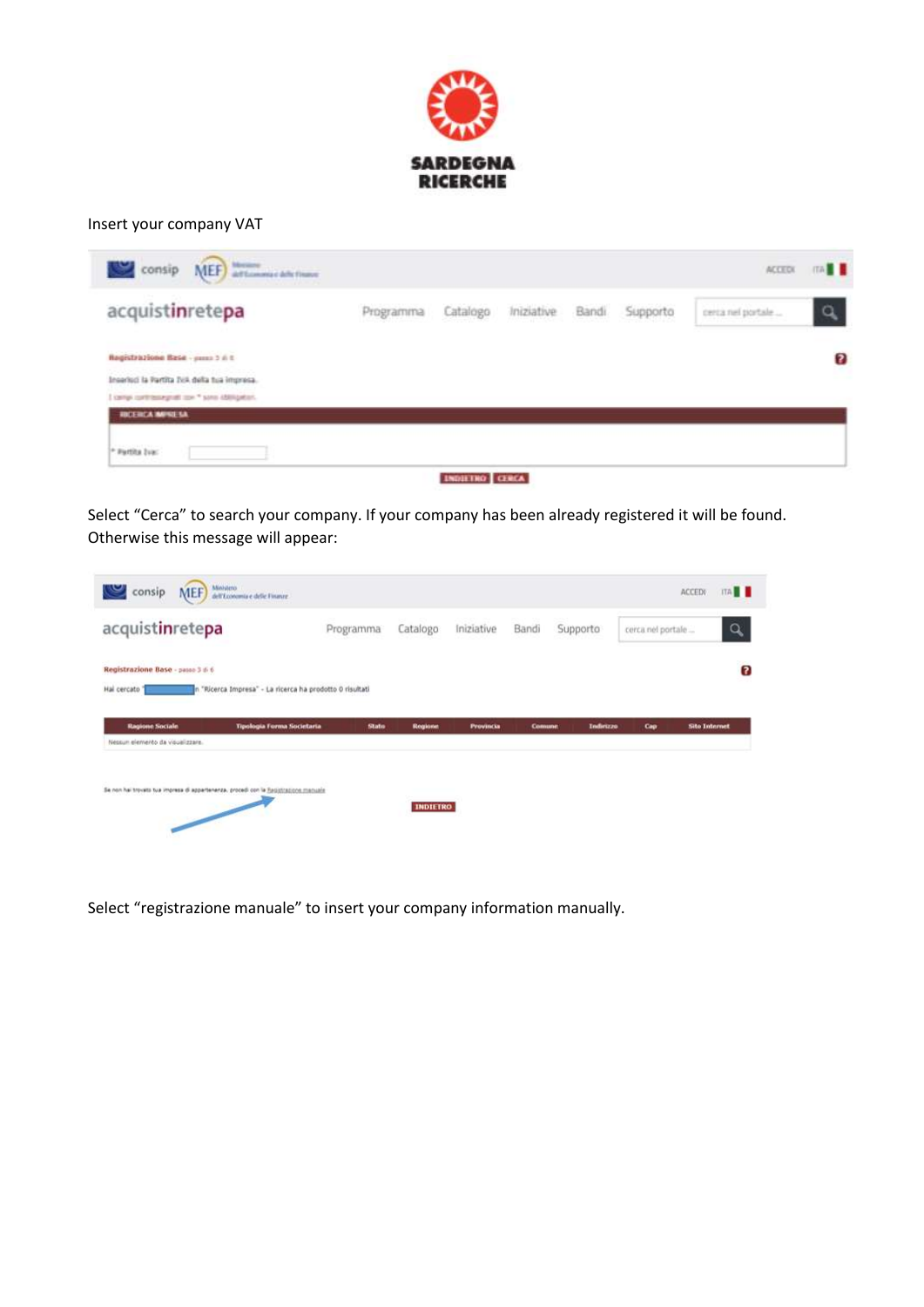

| consip                                       | Abrevarra<br><b>MEF</b>                         | dell'Economia e della Finanza |                                                                                                                                         |          |            |       |          | <b>ACCEDI</b>     | ma <b>H</b> |
|----------------------------------------------|-------------------------------------------------|-------------------------------|-----------------------------------------------------------------------------------------------------------------------------------------|----------|------------|-------|----------|-------------------|-------------|
| acquistinretepa                              |                                                 |                               | Programma                                                                                                                               | Catalogo | Iniziative | Bandi | Supporto | cerca nel portale | ۹           |
| Registrazione Base - jismi 3 d t.            |                                                 |                               |                                                                                                                                         |          |            |       |          |                   | 7           |
|                                              | I santat contrassignati con " sono obbligatori, |                               | Compila il form sottostanta con i dati dalla tua impresa. La tua richiesta di registrazione sarà verificata dall'Ufficio registrazioni. |          |            |       |          |                   |             |
| <b>NEGESTRAZIONE MANUALE</b>                 |                                                 |                               |                                                                                                                                         |          |            |       |          |                   |             |
| <sup>*</sup> Partita Iva:                    |                                                 |                               |                                                                                                                                         |          |            |       |          |                   |             |
| * Ragione Sociale:                           |                                                 |                               |                                                                                                                                         |          |            |       |          |                   |             |
| <sup>16</sup> Tipologia Forma<br>Societaria: |                                                 |                               | $\bullet$                                                                                                                               |          |            |       |          |                   |             |
| <sup>14</sup> Skator                         | GERMANIA                                        | ٠                             |                                                                                                                                         |          |            |       |          |                   |             |
| <sup>*</sup> Comune:                         |                                                 |                               |                                                                                                                                         |          |            |       |          |                   |             |
| <sup>*</sup> Inditzas:                       |                                                 |                               |                                                                                                                                         |          |            |       |          |                   |             |
| Situ Internet:                               |                                                 |                               |                                                                                                                                         |          |            |       |          |                   |             |
| DATED CONTACTO APENDA                        |                                                 |                               |                                                                                                                                         |          |            |       |          |                   |             |
| <sup>=</sup> Takefonoc                       |                                                 |                               |                                                                                                                                         |          |            |       |          |                   |             |
|                                              |                                                 |                               |                                                                                                                                         |          |            |       |          |                   |             |
| $P$ Fast                                     |                                                 |                               |                                                                                                                                         |          |            |       |          |                   |             |

Insert the information requested:

**Partita Iva**: insert your VAT number

**Ragione sociale**: insert your company name

**Tipologia forma societaria**: insert your company type

**Stato**: insert your State (not Italy)

**Comune**: insert your city (not italian city)

**Indirizzo**: insert your company address

Now insert your company contact information:

**Telefono**: insert your company phone number

**Fax**: if available

**Email**: insert your company email address

Select "Avanti" to proceed.

Now Select "Conferma" to confirm all the information you inserted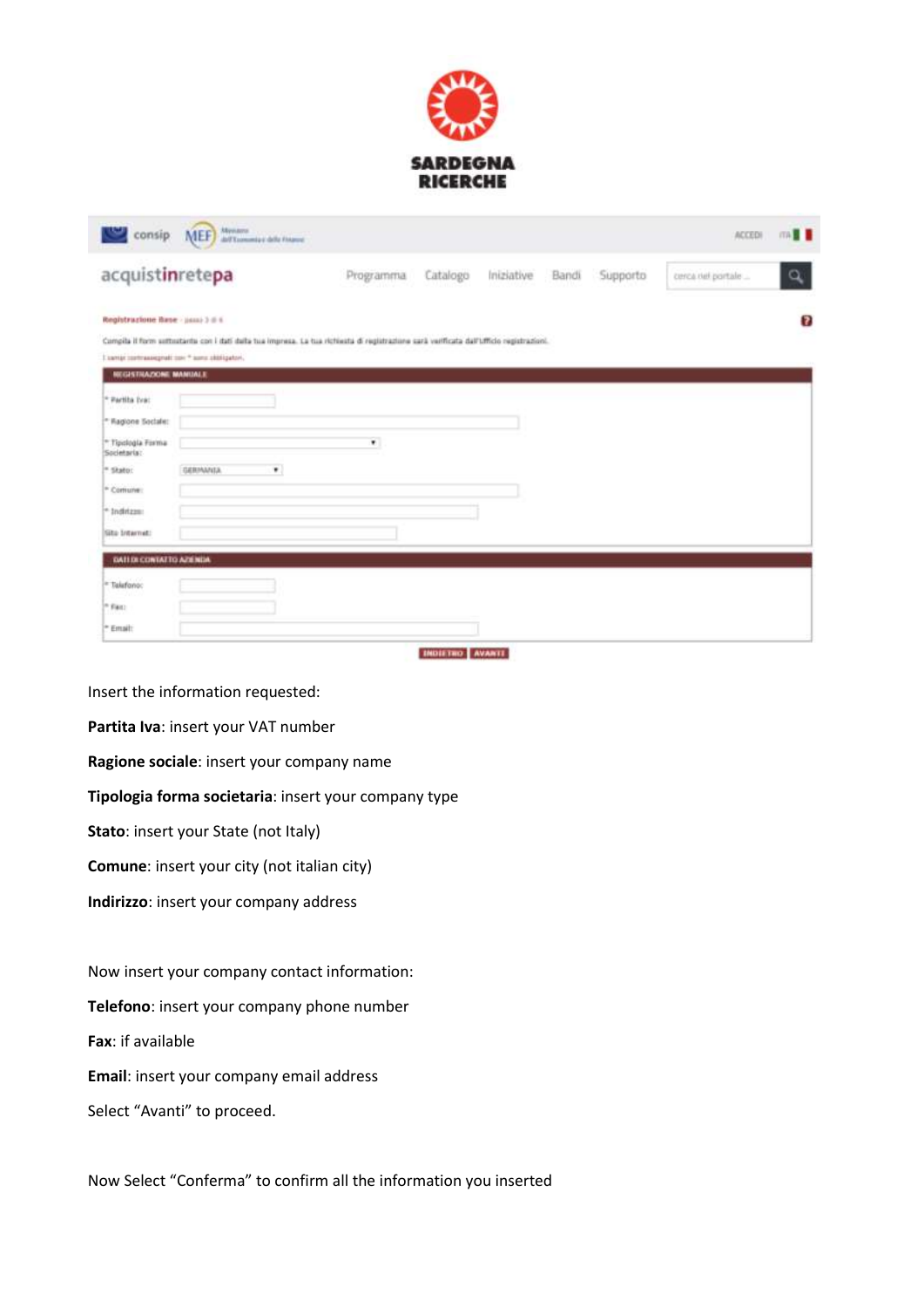

In the following page you could see your Account (nome utente) and must insert a password and repeat it in the field "conferma password".

*NOTE: password should be of 8 chatacters at least, either of letters and numbers, one capital letter at least and one of the special characters: \$ , / , \ , ( , ) , =, ?, \*, \_ , . , < , > . Password must be different from user name and should not contain your birthdate or your name / surname*.

| Registrazione Base - passo 5-8 s                   |                                                                                                                                                                                                                                                                                                                                                                                           |
|----------------------------------------------------|-------------------------------------------------------------------------------------------------------------------------------------------------------------------------------------------------------------------------------------------------------------------------------------------------------------------------------------------------------------------------------------------|
|                                                    | Compila i campi auttostanti e corderma la tua registrazione.                                                                                                                                                                                                                                                                                                                              |
| I certain continuous profit con " sono obbigatori. |                                                                                                                                                                                                                                                                                                                                                                                           |
| <b>SCELTA PASSWORD</b>                             |                                                                                                                                                                                                                                                                                                                                                                                           |
| 'sasyword'.                                        | La Password deve contenent almens & caracters, deve essere composta di numeri e lettore, deve includere almeno una lettora maiuscala, un numero ed un caractere speciale tra il seguenti: \$, 7, 1, 1, 2, 1, 1, 1, 7, 1, 1, 1,                                                                                                                                                            |
| <sup>2</sup> Il fue nome Uberte &                  | FRAFIRADOS                                                                                                                                                                                                                                                                                                                                                                                |
| * Fassword:                                        |                                                                                                                                                                                                                                                                                                                                                                                           |
| * Conferma Passworth                               |                                                                                                                                                                                                                                                                                                                                                                                           |
|                                                    |                                                                                                                                                                                                                                                                                                                                                                                           |
|                                                    | Prima di procedere, largo attentamente la dichiarazione nel ilgoadro sottostante                                                                                                                                                                                                                                                                                                          |
| Il nottoneritto dichiara:                          |                                                                                                                                                                                                                                                                                                                                                                                           |
|                                                    | - di prendere alto che i servizi ili connettvità necessari a raggiungere, attraverso la rete pubblica di telecomunicazioni, il Sistema non sono forniti dal Hinistero dell'Economia e delle<br>Finanze, dalla Consip S.p.A., dal Gestore dei Sistema, i quali consequentemente non rispondono per eventual danni democrati dell'utilizzo, dal mancato utilizzo, da malluncionamenti o     |
| difetti dai sarvizi medesimi;                      | - can riferimento ai codici identificativi attributi (Nome Utente a Password) di aver adottato, anche nei confronti dei propri dipendenti a/o collaboratori, tutte la misure becniche ed<br>organizzative necessarie ad assicurare la riservatezza e protezione del codici in oggetto norché di aver effettuato le operazioni di registrazione attraverso gli ausili telematici in totale |
|                                                    | riservatezza e comunque in modo che i codici generati non potessero essere conosciuti da altri soggetti non autorizzati:<br>- It ennere consapevole che qualsivoglia atto, azione e/o fatto operato all'interno del Sistema con i codici identificativi o dopo l'accesso al Sistema stesso attraverso l'utilizzo di detti codici<br>sarà inequivocabimente attribuito al soltoeritto:     |
|                                                    | <sup>13</sup> Accetts: <sup>#</sup> Non Accetta                                                                                                                                                                                                                                                                                                                                           |
|                                                    | Exprimi il consenso al trattamento dei dati personali ai sensi dell'art. 13 del Repolamento UE n. 2016/679 ( starica l'informativa )                                                                                                                                                                                                                                                      |
| ×<br>Finanze a/e di Consig S.p.A                   | De it consense at trattamento dei miel dati personali per la attività di promozione sulle iniplative e sugli strumenti della piattaforma Acquisti in Rete PA da parte del Ministero del Filipponia e delle                                                                                                                                                                                |

Select "Accetto" to confirm the information insert in the registration proccess.

Select "Do il mio consenso al trattamento dei miei dati personali per le attività di promozione sulle iniziative *e sugli strumenti della piattaforma Acquisti in Rete PA da parte del Ministero dell'Economia e delle Finanze e/o Consip Spa"* to Accept personal data protection policy (privacy) as regulated by *Regulation (EU) 2016/679 of the European Parliament and of the Council of 27 April 2016 on the protection of natural persons with regard to the processing of personal data and on the free movement of such data, and repealing Directive 95/46/EC (General Data Protection Regulation) (Text with EEA relevance[\) https://eur](https://eur-lex.europa.eu/eli/reg/2016/679/oj)[lex.europa.eu/eli/reg/2016/679/oj](https://eur-lex.europa.eu/eli/reg/2016/679/oj)*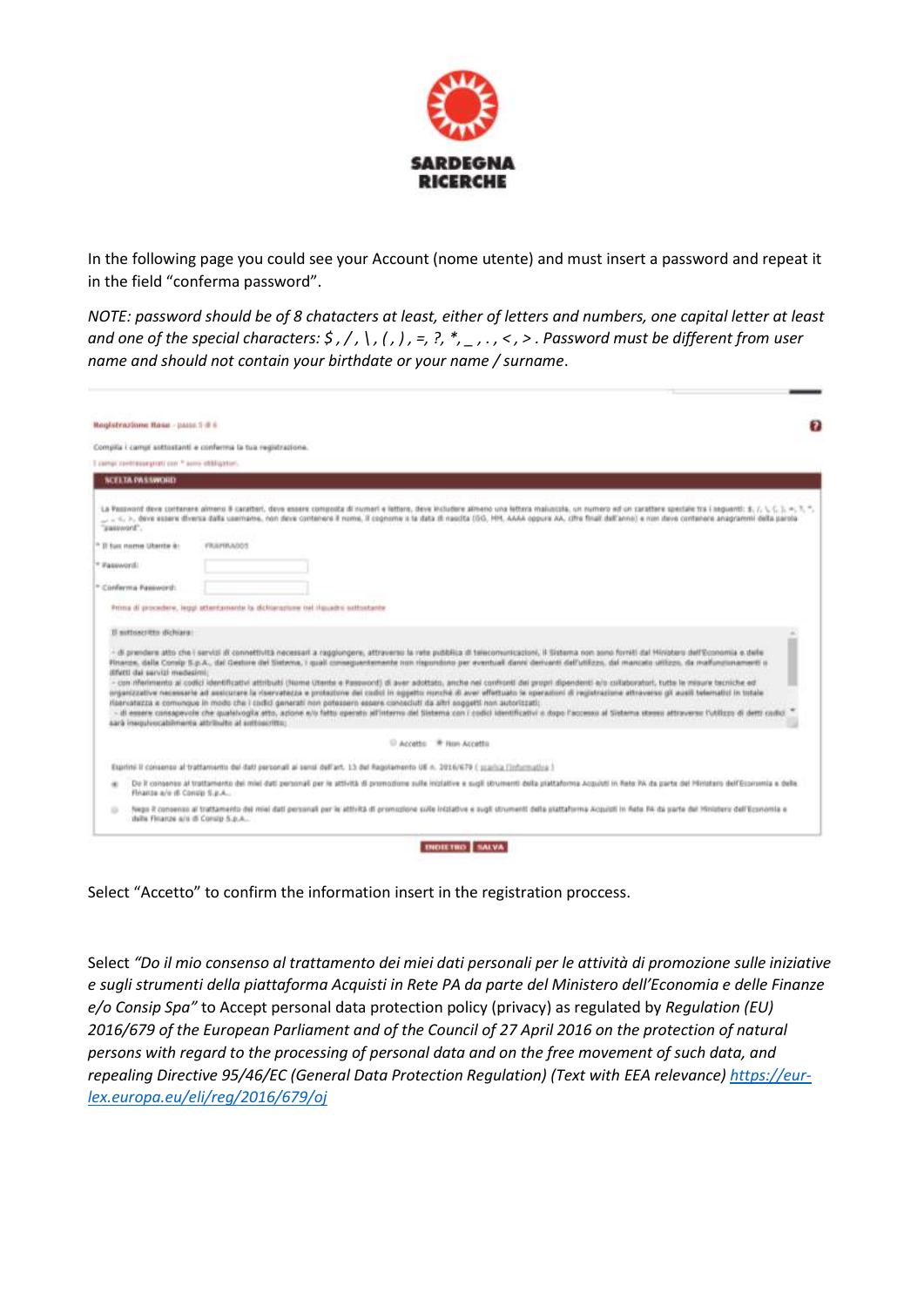

*If you select "nego il consenso al trattamento dei miei dati personali per le attività di promozione sulle iniziative e sugli strumenti della piattaforma Acquisti in Rete PA da parte del Ministero dell'Economia e delle Finanze e/o Consip Spa"* the registration procedure cant be completed.

Select "Salva" to save the information. A welcome email (as in the picture below) will be sent to the indicated email.

Go to the link to confirm your registration.



A web page will confirm you the registration procedure success.

The first step in completed.

Now you can:

- log in to your personal area
- present offers to tenders (convenzioni e accordi quadro)
- enabling your company to PA electronic market
- register your company to the newsletter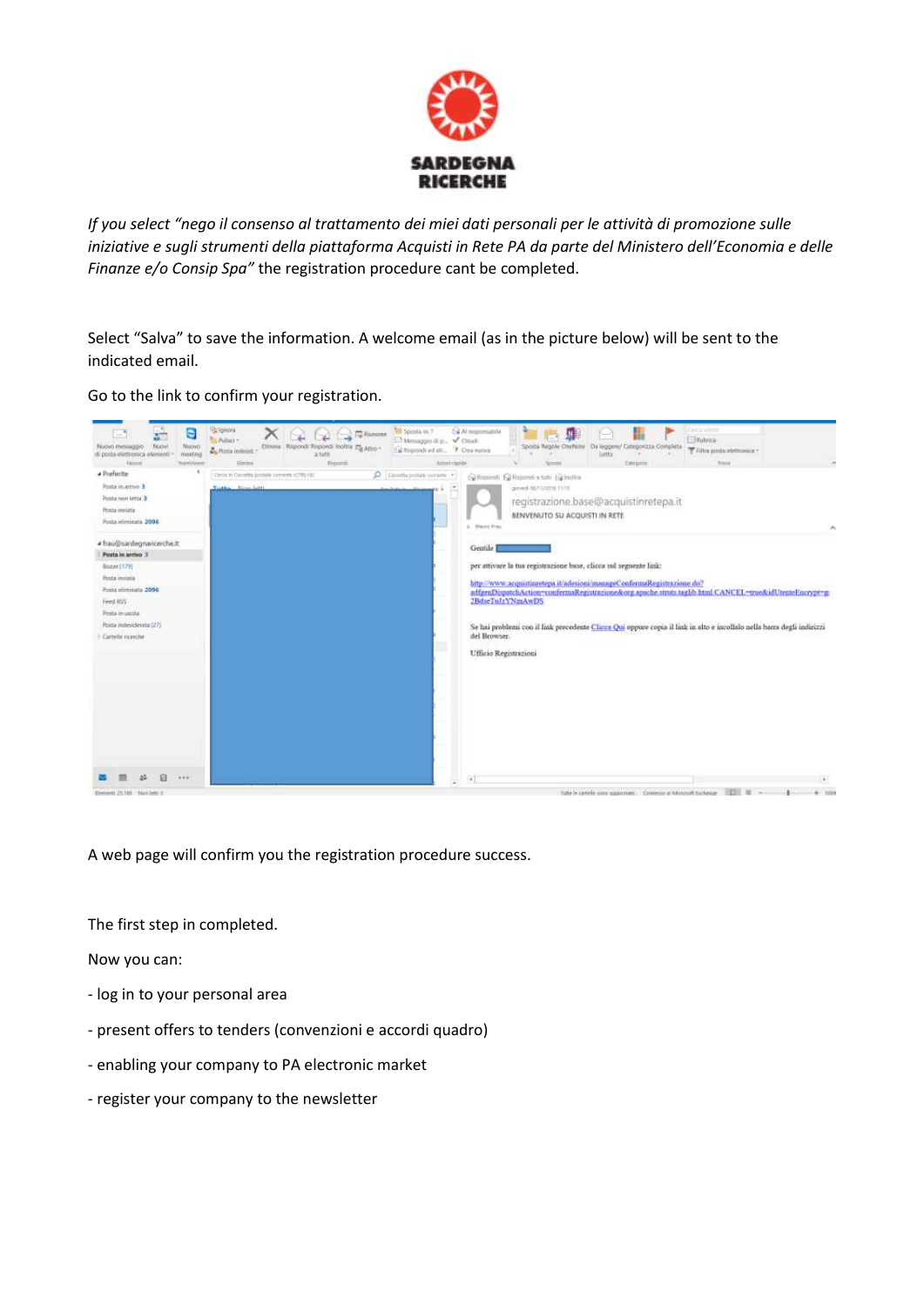

| Benvenzitü Utera-               |   |                                     |                                                                                                                                                                                                                  |                                                                                                                                                                                   |           |          |                   |       |          |                                                                                                                                                                                                                  |       |   |  |
|---------------------------------|---|-------------------------------------|------------------------------------------------------------------------------------------------------------------------------------------------------------------------------------------------------------------|-----------------------------------------------------------------------------------------------------------------------------------------------------------------------------------|-----------|----------|-------------------|-------|----------|------------------------------------------------------------------------------------------------------------------------------------------------------------------------------------------------------------------|-------|---|--|
| O                               | 丘 |                                     |                                                                                                                                                                                                                  |                                                                                                                                                                                   |           |          |                   |       |          | http://www.acquistivistage.gl.indiansa/europyCorferradiogentersocialsage/Capaciticitos-contentsations-activistic productions-background-activistic productions-CAUCTI - to adultions-fixed and                   |       |   |  |
|                                 |   | deguistrinetepa                     |                                                                                                                                                                                                                  |                                                                                                                                                                                   | Programma | Latalogo | <b>Iniziative</b> | Bangi | Supporto | cerca nei portale                                                                                                                                                                                                |       |   |  |
|                                 |   | Benvenute au Acquistinretepa        |                                                                                                                                                                                                                  |                                                                                                                                                                                   |           |          |                   |       |          |                                                                                                                                                                                                                  |       | 7 |  |
| Registrazione fisse             |   |                                     |                                                                                                                                                                                                                  |                                                                                                                                                                                   |           |          |                   |       |          |                                                                                                                                                                                                                  |       |   |  |
| Cardia atests.                  |   |                                     |                                                                                                                                                                                                                  |                                                                                                                                                                                   |           |          |                   |       |          |                                                                                                                                                                                                                  |       |   |  |
|                                 |   |                                     |                                                                                                                                                                                                                  | la tua flegistraziose base è attiva e il tua nome stente è FILAFRA005.                                                                                                            |           |          |                   |       |          |                                                                                                                                                                                                                  |       |   |  |
| Can in Registratione hase puot: |   |                                     |                                                                                                                                                                                                                  |                                                                                                                                                                                   |           |          |                   |       |          |                                                                                                                                                                                                                  |       |   |  |
|                                 |   | · accadere alla tua Area personale: | · partecipare alle gene per la Consensioni e gli Accordi quastro<br>· abilitare la tua impresa al Marcato elettranico della P.A.<br>· incriverti alla Newsletter e agli albi ai servizi informativi del Fortale. |                                                                                                                                                                                   |           |          |                   |       |          |                                                                                                                                                                                                                  |       |   |  |
|                                 |   |                                     |                                                                                                                                                                                                                  |                                                                                                                                                                                   |           |          |                   |       |          | Il powerero di firma digitale è initepensible per l'ubilitanente ai banti del Manuto elemento della P.A. e per la parteconcene alle pare ameternalizzato delle Conventori e degli Accordi pasono                 |       |   |  |
|                                 |   |                                     |                                                                                                                                                                                                                  | Daße tus Anseigetennelle, plast procedent all'Abétazione un sosplene finasione di tus interesses del Venez dei bend, statuendo il bar rudio donario transcopura di pertempazione: |           |          |                   |       |          |                                                                                                                                                                                                                  |       |   |  |
|                                 |   |                                     |                                                                                                                                                                                                                  | . LEGALE RAPPRESENTANTE: se sei dotato dei poten necessari per la portecipazione alle sane e la conclusione di contratti di appolto.                                              |           |          |                   |       |          | . OPERATORE D'IMPRESA: se sei automatin a eseguen attività eperativo per corto dell'enpresa, como prodogume le domando di abitizzioni, presane le afforte, geatre 4 initiazio e più ardivi diverti il acquasita. |       |   |  |
|                                 |   |                                     |                                                                                                                                                                                                                  | Trenerisc; il romat utterite avangento dal sotterre e la passegni; da bi sudia mil bos in alco a degine ed sotra subito celle tua Ansa personale.                                 |           |          |                   |       |          |                                                                                                                                                                                                                  |       |   |  |
| оти сы дат высыле la testra     |   |                                     |                                                                                                                                                                                                                  |                                                                                                                                                                                   |           |          |                   |       |          |                                                                                                                                                                                                                  | ※編集初期 |   |  |

## Once your registration is completed, you'll see this home page:



Please, select "Abilitazioni e Gare" to enable your company: